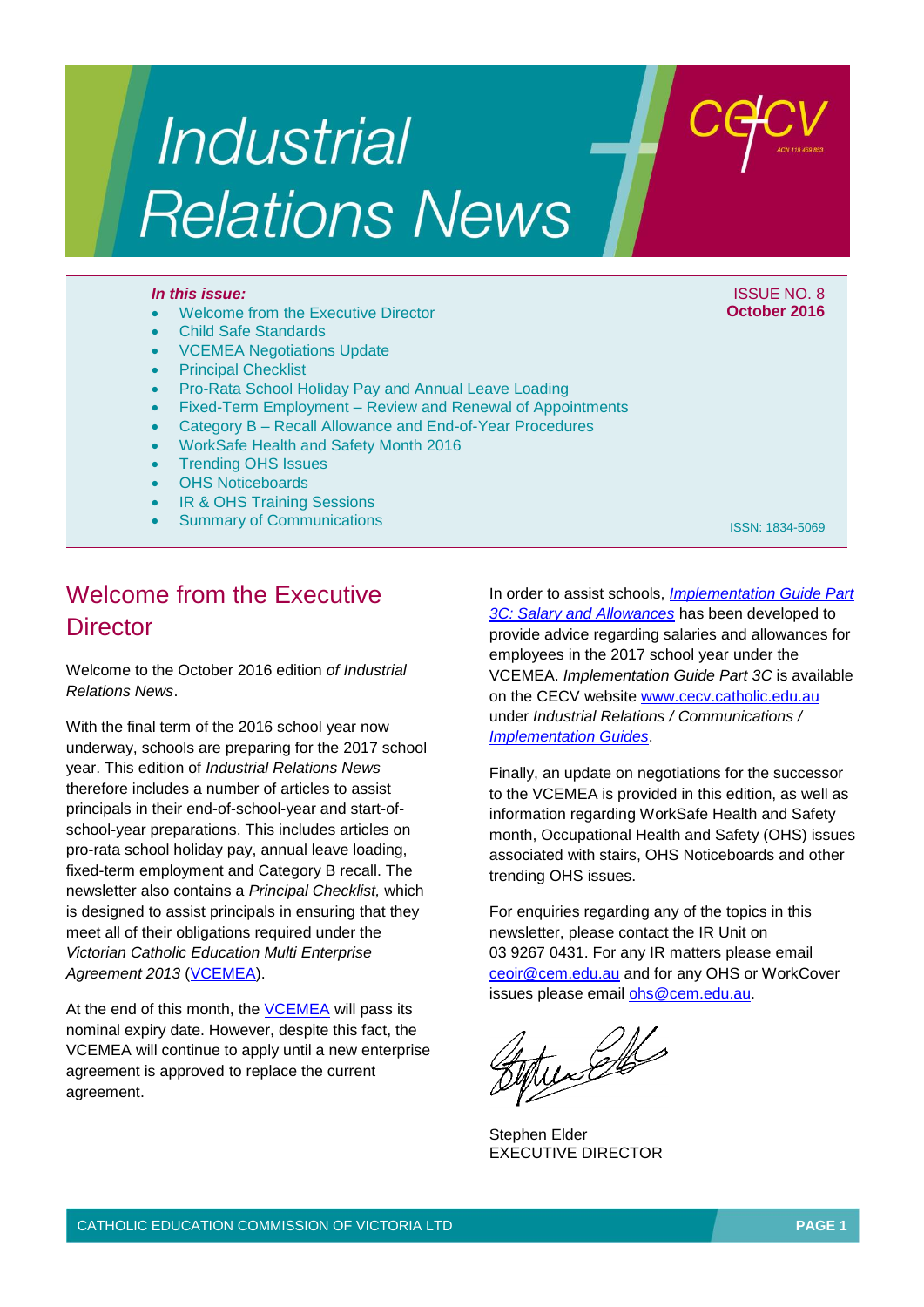### Child Safe Standards

With the introduction of the Child Safe Standards in December 2015, schools are required to be compliant with Ministerial Order No. 870, which sets out the minimum requirements for schools in relation to child safety. Child Safe Standard 4 and clause 10 of [Ministerial Order No. 870](http://www.cecv.catholic.edu.au/Industrial-Relations/Leave/Child-Safe-Standards) relate to staff screening, selection, supervision, training and other human resources practices that reduce the risk of child abuse by new and existing personnel.

The definition of school staff within [Ministerial Order](http://www.cecv.catholic.edu.au/Industrial-Relations/Leave/Child-Safe-Standards)  [No. 870](http://www.cecv.catholic.edu.au/Industrial-Relations/Leave/Child-Safe-Standards) includes employees, volunteers and contracted service providers working within a school environment.

The IR Unit has prepared various resources to assist schools in meeting these requirements, including the new *[CECV Guidelines on the Engagement of](http://www.cecv.catholic.edu.au/Industrial-Relations/Policies-and-Guidelines/Volunteers)  [Volunteers in Catholic Schools](http://www.cecv.catholic.edu.au/Industrial-Relations/Policies-and-Guidelines/Volunteers)* (Volunteer Guidelines) and *[Guidelines on the Engagement of Contractors in](http://www.cecv.catholic.edu.au/Industrial-Relations/Policies-and-Guidelines/Employee-Obligations)  [Catholic Schools](http://www.cecv.catholic.edu.au/Industrial-Relations/Policies-and-Guidelines/Employee-Obligations)*, which complement the *CECV Guidelines on the [Employment of Staff in Catholic](http://www.cecv.catholic.edu.au/getmedia/0393d7fb-2fb9-4e48-a05e-56b703dd62eb/Employment-Guidelines.aspx)  [Schools,](http://www.cecv.catholic.edu.au/getmedia/0393d7fb-2fb9-4e48-a05e-56b703dd62eb/Employment-Guidelines.aspx)* which was released in July 2016.

#### *Volunteer Guidelines*

The Volunteer Guidelines provide a step-by-step guide to assist principals and employers with the process of selecting and engaging volunteers in schools. It is important to note that the Standards do not distinguish between volunteer roles. For example volunteers who regularly assist in the classroom, the canteen, the library or volunteers who assist on oneoff or more limited occasions such as accompanying a class on a school excursion or helping out on a school fete. The Standards also do not distinguish between whether a volunteer is a parent of students in the school, are former students or whether drawn from the wider community. The Volunteer Guidelines are therefore relevant to all volunteers engaged by a school.

The Volunteer Guidelines are intended to cover not only child safety but also to ensure that the selection and engagement processes used by schools encourage the engagement of quality volunteers and to protect schools from claims of unlawful discrimination and adverse action.

The Volunteer Guidelines have been prepared with the intention of providing Catholic schools with a model for best practice processes around the engagement of all volunteers, and providing clarity around how schools can work towards this best practice model.

The Volunteer Guidelines are now available from the CECV website under *Industrial Relations / [Policies](http://www.cecv.catholic.edu.au/Industrial-Relations/Policies-and-Guidelines)  [and Guidelines](http://www.cecv.catholic.edu.au/Industrial-Relations/Policies-and-Guidelines)*.

#### *Next Steps*

Schools should be reviewing their current practices around the engagement of volunteers using the Volunteer Guidelines as a reference. The Guidelines have been prepared to support schools to audit, plan and implement processes and procedures required for the engagement of volunteers in schools. Currently, schools may already have processes in place when engaging volunteers which school leaders deem to be sufficiently rigorous to meet the Standards' requirements.

Feedback obtained from school leaders is that network groups are working together identifying common gaps in current procedures and developing enhanced processes so as to ensure compliance with the Standards. For example, some network groups have been developing descriptions for volunteer roles.

### VCEMEA Negotiations Update

As outlined in the August newsletter, bargaining for the next enterprise agreement to replace the [VCEMEA](http://www2.cecv.catholic.edu.au/getmedia/e728ccbb-dac1-4822-9607-7c5cb8abdae9/VCEMEA_2013.aspx) has commenced between the CECV and the IEU. Five meetings were held during Term 3 with further meetings scheduled for Term 4.

Meanwhile, the CECV is monitoring the progress of negotiations occurring between the Department of Education and Training (DET) and the Australian Education Union (AEU). These negotiations are ongoing, with DET and AEU yet to conclude negotiations for a new enterprise agreement.

Information on Enterprise Bargaining can be found on the CECV website under *Industrial Relations / [Enterprise Bargaining](http://www.cecv.catholic.edu.au/Industrial-Relations/EB)*.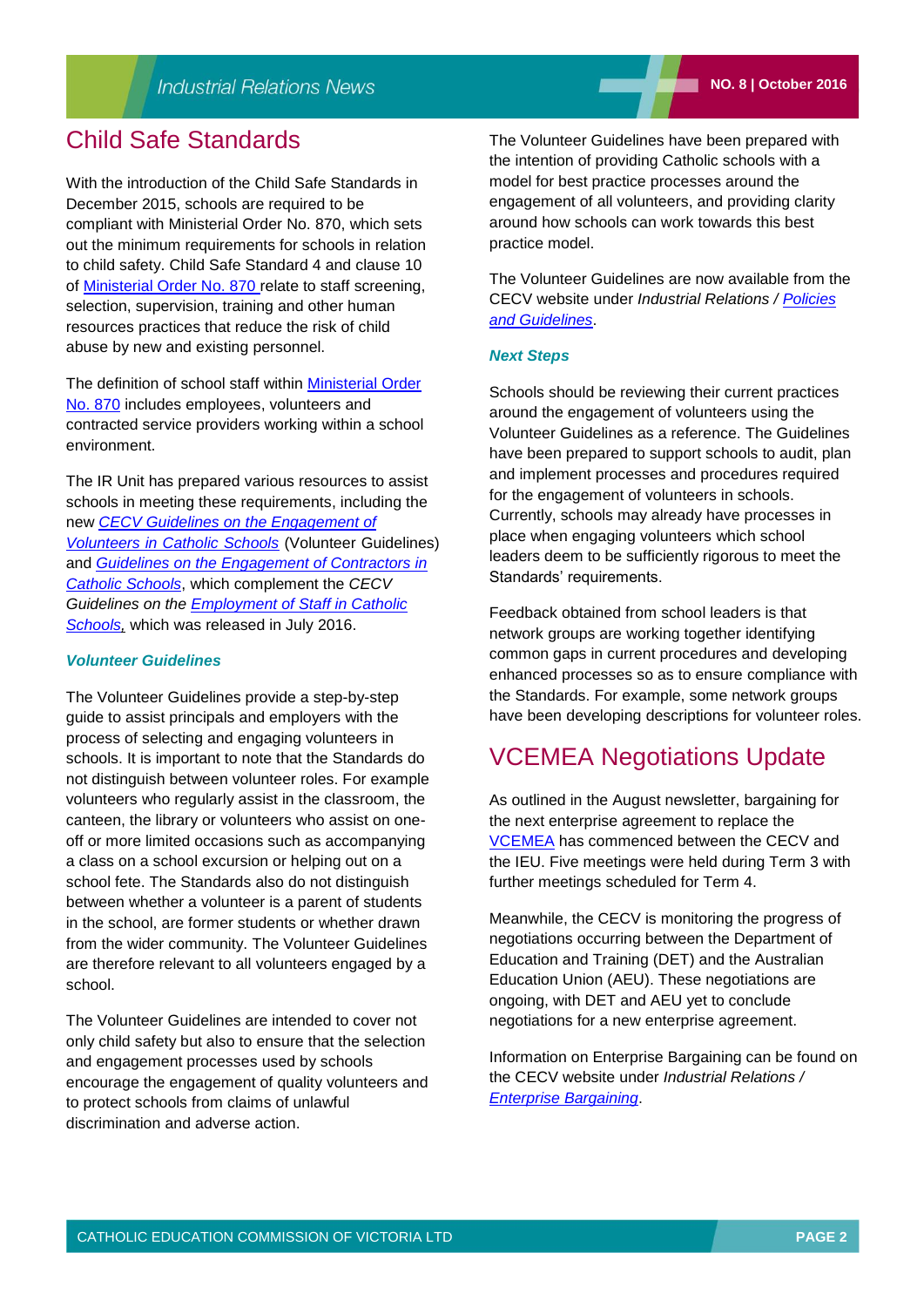### Principal Checklist

A checklist identifying the key requirements of the *Victorian Catholic Education Multi Enterprise*  Agreement 2013 [\(VCEMEA\)](http://www.cecv.catholic.edu.au/getmedia/e728ccbb-dac1-4822-9607-7c5cb8abdae9/VCEMEA_2013.aspx) is provided to schools to assist principals in their end-of-school-year and startof-school-year obligations.

Areas covered in the [Principal's End-of-Year](http://www.cecv.catholic.edu.au/getmedia/054f74f9-0b66-4cc9-8b95-6854ef4694b3/End-of-Year-Checklist-VCEMEA-Implementation-Update.aspx)  [Checklist](http://www.cecv.catholic.edu.au/getmedia/054f74f9-0b66-4cc9-8b95-6854ef4694b3/End-of-Year-Checklist-VCEMEA-Implementation-Update.aspx) include:

- variation of hours, days or times of attendance for part-time employees
- fixed-term employment
- end of tenure (fixed-term employees, positions of leadership and deputy principals)
- pro-rata school holiday pay and annual leave loading
- parental leave
- recall arrangements.

Information on salaries and allowances for the 2017 school year can be found in *[Implementation Guide](http://www.cecv.catholic.edu.au/getmedia/9e5b828e-4f80-4934-b3c2-a27b3c87c47b/Implementation-Guide-Part-3C.aspx)  [Part 3C](http://www.cecv.catholic.edu.au/getmedia/9e5b828e-4f80-4934-b3c2-a27b3c87c47b/Implementation-Guide-Part-3C.aspx) – Salary and Allowance (2017 school year)*.

Further information can be found on the CECV website under *Industrial Relations / Communications / [Implementation Guides](http://www.cecv.catholic.edu.au/Industrial-Relations/Communications/Implementation-Guides)*.

### Pro-Rata School Holiday Pay and Annual Leave Loading

### *Pro-rata school holiday pay*

Entitlements to pro-rata school holiday pay are detailed in clause 25.6 of the [VCEMEA](http://www2.cecv.catholic.edu.au/getmedia/e728ccbb-dac1-4822-9607-7c5cb8abdae9/VCEMEA_2013.aspx) .

Pro-rata school holiday pay will apply where the employee has:

- not been employed for the whole school year
- been absent on approved unpaid leave for more than fifteen days during the school year
- changed Full-Time Equivalent (FTE) time fraction during the school year.

Pro-rata school holiday pay is calculated using the following formula:

$$
P = \frac{S \times C}{B} - D
$$

Where:

- P is the payment due
- S is the total salary paid in respect of
- term weeks, or part thereof B is the number of term weeks, or part
- thereof in the school year (40.8) C is the number of non-term weeks, or
- part thereof, in the school year (11.8)
- D is the salary paid in respect of nonterm weeks, or part thereof, that have occurred since the commencement of the school year.

### *Annual leave loading*

Clause 25.8(b) of the [VCEMEA](http://www2.cecv.catholic.edu.au/getmedia/e728ccbb-dac1-4822-9607-7c5cb8abdae9/VCEMEA_2013.aspx) states that leave loading shall be paid no later than the pay cycle that falls within the last two working weeks of the school year (except where there is termination of employment, in which case payment should be made at that time).

All schools should therefore ensure that they pay leave loading during or before the pay cycle that falls within the last two working weeks of the school year.

The formulas for the calculation of leave loading are detailed in clause 25.8 of the [VCEMEA](http://www2.cecv.catholic.edu.au/getmedia/e728ccbb-dac1-4822-9607-7c5cb8abdae9/VCEMEA_2013.aspx) .

### *Furtherinformation*

Further information on school holiday pay and annual leave loading can be found on the CECV website under *Industrial Relations / Agreement [Implementation](http://www.cecv.catholic.edu.au/Industrial-Relations/Communications/Implementation-Guides) Guides* in *[Part 5B: Guidelines for](http://www2.cecv.catholic.edu.au/getmedia/536d945d-0c9e-46d9-ae0e-c1073cbc55ea/Part-5B.aspx)  [calculation of pro-rata school holiday pay and](http://www2.cecv.catholic.edu.au/getmedia/536d945d-0c9e-46d9-ae0e-c1073cbc55ea/Part-5B.aspx)  [annual leave loading](http://www2.cecv.catholic.edu.au/getmedia/536d945d-0c9e-46d9-ae0e-c1073cbc55ea/Part-5B.aspx)*.

A pro-rata school holiday pay and leave loading calculator is provided on the CEVN website [https://cevn.cecv.catholic.edu.au](https://cevn.cecv.catholic.edu.au/) for primary principals, deputy principals, teachers and Category B education support staff and school services officers.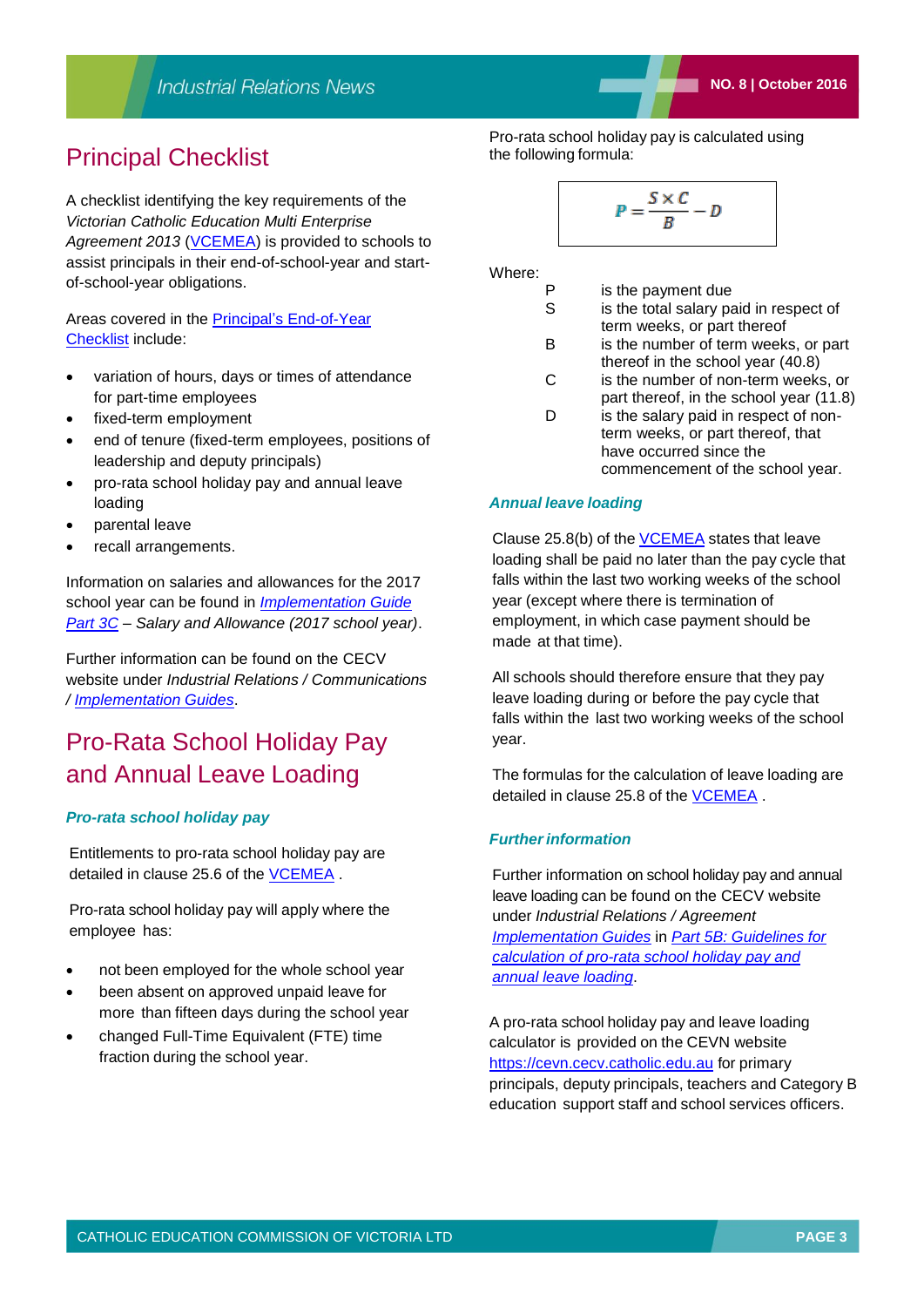### Fixed-Term Employment – Review and Renewal of Appointments

At this time of year, principals should review all fixedterm positions with a view to determining whether to renew these positions in the coming school year, or to change the status of the positions to ongoing.

Principals are reminded that a fixed-term staff member should have a current letter of appointment. This is the case even where the staff member has previously held one or more fixed-term positions. A letter of appointment is necessary at the start of every contract.

In the absence of a current letter of appointment, principals should be mindful that the default mode of employment is ongoing (clause 11.1 of the [VCEMEA\)](http://www2.cecv.catholic.edu.au/getmedia/e728ccbb-dac1-4822-9607-7c5cb8abdae9/VCEMEA_2013.aspx). Employment for a specified period of time (fixed-term employment) is permitted **only** if the staff member is employed under the following circumstances (see clause 11.2 of the [VCEMEA](http://www2.cecv.catholic.edu.au/getmedia/e728ccbb-dac1-4822-9607-7c5cb8abdae9/VCEMEA_2013.aspx) for more detail):

- to undertake a specific project for which funding is available only for a specific period of time
- to undertake a specific task with a limited period of operation
- to replace another staff member on approved leave for not less than 11 weeks
- to replace another staff member whose employment terminated during the school year
- to avoid a redundancy situation
- as a placed teacher, primary principal or school adviser
- with permission to teach issued by the Victorian Institute of Teaching.

There is no reason for fixed-term employment that equates to 'try before you buy'. If the staff member does not fall within one of the above categories, the staff member should be ongoing.

For fixed-term staff, the letter of appointment must specify the reason for the employment being fixedterm as well as outlining the relevant circumstances that give rise to that reason (clauses 12.1(d)(i) and (ii) of the [VCEMEA\)](http://www2.cecv.catholic.edu.au/getmedia/e728ccbb-dac1-4822-9607-7c5cb8abdae9/VCEMEA_2013.aspx).

For example, where the fixed-term contract is to replace a staff member under sub‐clause 11.2(a)(iii), an outline of the rights under the [VCEMEA](http://www2.cecv.catholic.edu.au/getmedia/e728ccbb-dac1-4822-9607-7c5cb8abdae9/VCEMEA_2013.aspx) of the employee being replaced should be provided.

### *Non-renewal of Fixed-Term Appointments (clause 11.2(f))*

If a principal is not going to immediately re-employ or extend the contract of a fixed-term employee whose contract period will expire, then the principal **must**, not less than seven calendar weeks (including school holidays) prior to the expiry date, issue the employee with a letter advising them that their employment is terminating.

If a principal fails to issue this letter, then the employee is entitled to be paid an amount equal to their ordinary wages for any part of the seven weeks' notice not given (this also applies to POL and deputy principal allowances).

### *Fixed-term employees and ongoing vacancies (clause 11.2(e))*

Where an ongoing position is advertised at a school, the principal must provide each suitably qualified fixed-term employee at the school with notice of the ongoing vacancy in writing. Written notice can be provided by attaching a copy of the advertisement to a letter to the employee, or by sending an email to the employee attaching the advertisement.

If a suitably qualified fixed-term employee at the school applies for the ongoing vacancy, the employee must be interviewed for the position. Note that selection is based on merit and any subsequent appointment to the ongoing position should be based on an assessment as to who is most suitably qualified and suited to the position.

#### *Further information*

Template letters of appointment for all types and categories of employment and non-renewal letters are available from the CECV website *under Industrial Relations / [Template Letters](http://www.cecv.catholic.edu.au/Industrial-Relations/Template-Letters)*.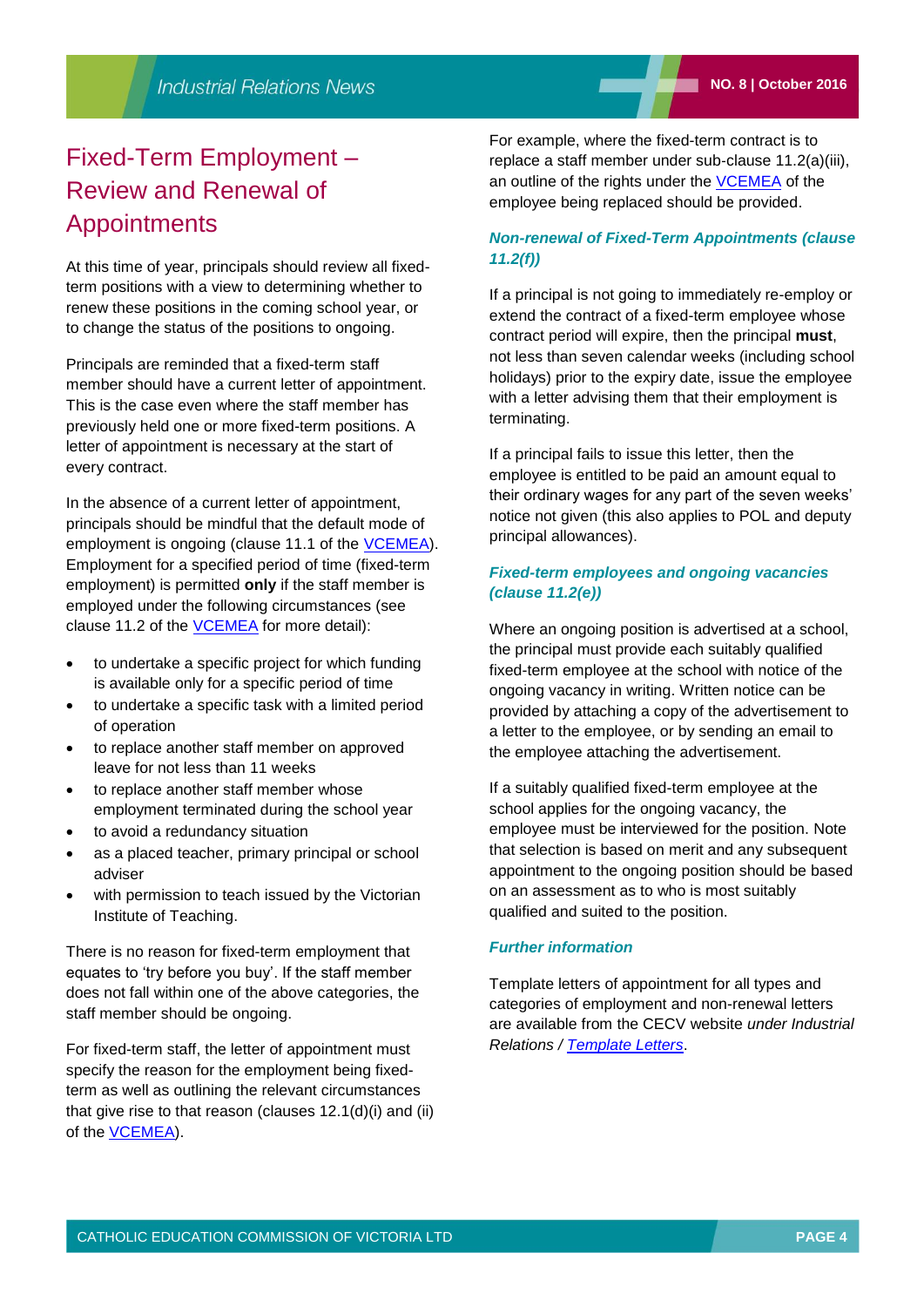## Category B Staff – Recall Allowance and End-of-Year **Procedures**

When looking at recall days and end-of-year procedures for Category B staff, schools should ensure that their arrangements meet the requirements of the *[Guidance Note: Category B](http://www.cecv.catholic.edu.au/getmedia/5fcb75db-7921-4642-a674-d886a8860d0d/Guidance-Note-Category-B-Recall-End-of-Year-Procedures.aspx)  [recall and end-of-year procedures](http://www.cecv.catholic.edu.au/getmedia/5fcb75db-7921-4642-a674-d886a8860d0d/Guidance-Note-Category-B-Recall-End-of-Year-Procedures.aspx)*, which is available on the CECV website under *Industrial Relations / Communications / [Implementation Guides](http://www.cecv.catholic.edu.au/Industrial-Relations/Communications/Implementation-Guides)*.

The guidance note applies to both education support employees and school services officers.

### *Recommended Approach for end-of-year procedures*

- Principals should consult with Category B staff about the last day of attendance at the end of the school year.
- Principals are not required to change arrangements for the finish dates for Category B staff that were in place in 2013, where those arrangements have been fair and workable.
- Category B staff should commence school holidays at the end of the year on or around the same day as teachers.
- Any requirement for Category B staff to work beyond the last day of attendance for teachers must be demonstrably based on a need to perform purposeful tasks which are relevant to the employee's normal duties.
- Subject to local arrangements, the recall allowance is generally only payable for recall days worked during the gazetted school holidays.

### WorkSafe Health and Safety Month 2016

This year marks the 24th anniversary of WorkSafe Health and Safety Month. The statewide program kicks-off on Tuesday 4 October and concludes 27 October 2016.

Events are taking place in Melbourne, Geelong, Ballarat, Bendigo, Mildura, Morwell, Bairnsdale, Echuca, Swan Hill, Warrnambool, Wangaratta, Chadstone, Sunshine, Scoresby, Dandenong, Preston, Shepparton, Altona, Wodonga, Hamilton and Port Fairy.

The purpose of the diverse calendar of events is to raise awareness of WorkSafe and the role it plays in the community to deliver excellent workplace safety and return to work outcomes.

It provides information and education to employers, workers and the community – designed to help them meet their obligations under health and safety and workers compensation legislation. This includes communication that highlights best practice, drives behaviour and cultural change and informs and encourages compliance.

The full program is available at: [www.worksafemonth.com.au.](http://www.worksafemonth.com.au/)

Don't forget to join the conversation on social media by using #hsmonth.

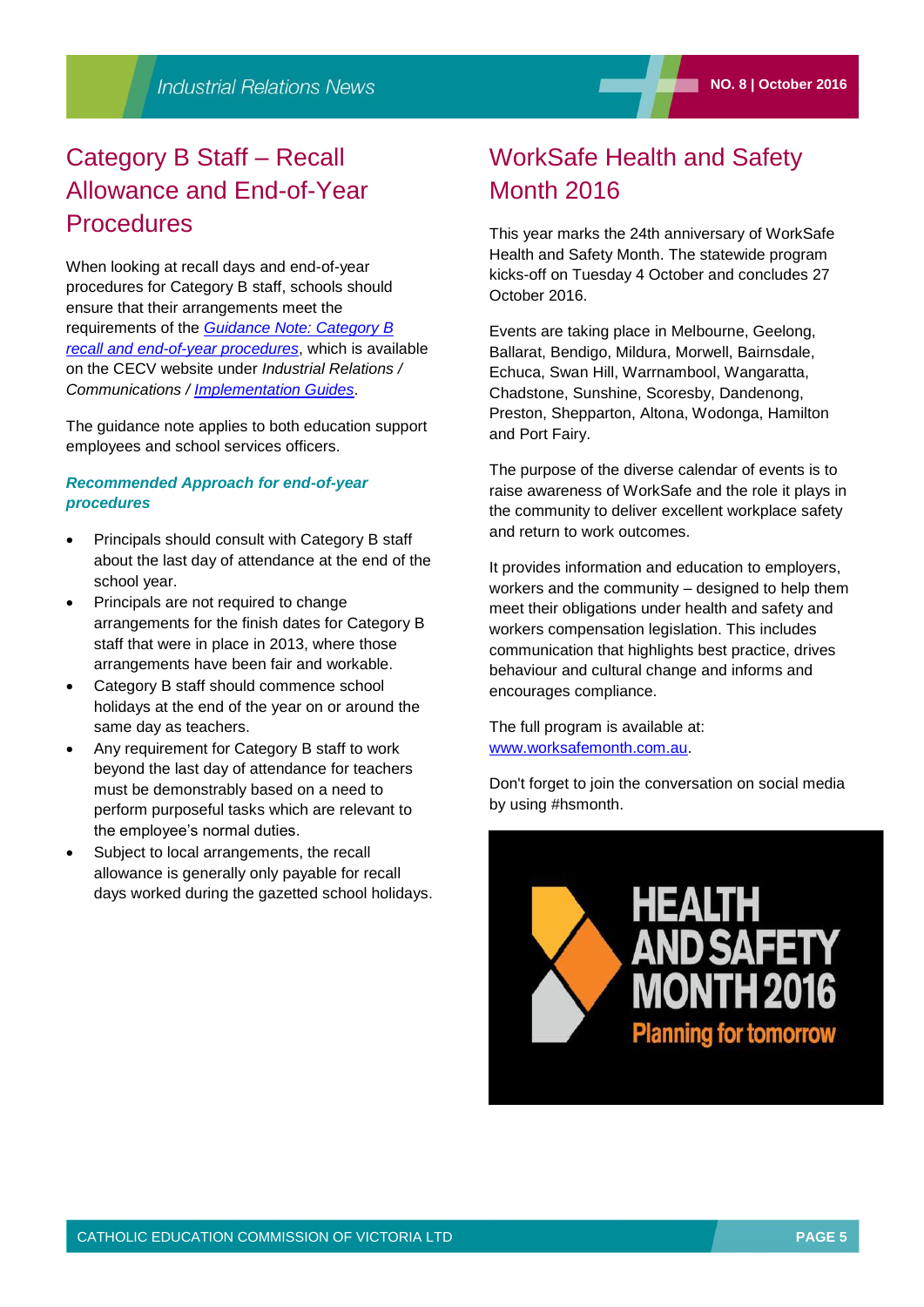### Trending OHS Issues

### *Is it compulsory for a school to have a Health and Safety Representative?*

A health and safety representative (HSR) is a person who has been elected by the members of his or her designated workgroup to represent them on OHS issues. Any employee can request that a Health and Safety Representative (HSR) be elected if a workplace does not have one.

HSRs can make a difference in having OHS issues addressed in a school and help achieve better health and safety outcomes. They can help provide a bottom-up approach to safety and reduce some of the burden placed on school leaders and principals.

However, it is not compulsory to have a HSR unless a staff member has requested one.

#### *What Is Early Intervention?*

The early identification of the physical signs of discomfort will assist the introduction of easy and cost-effective measures to help prevent an injury from occurring.

Early intervention is about:

- identifying and responding to early warning signs and reports of near misses, accidents or incidents
- providing assistance to employees before they sustain or develop an injury or illness, thereby reducing the prevalence of extended personal leave absences or the lodging of a claim for workers' compensation.

The earlier you notice potential signs of ill health or injury, the sooner you can take steps to help. This will benefit not only the employee but the school community as well.

Further information is available from the CECV website under *OHS & WorkCover / WorkCover / [Early Intervention](http://www.cecv.catholic.edu.au/OHS-WorkCover/WorkCover/Early-Intervention)*.

### *Why Do We Need To Worry About Falls On Stairs?*

Over-familiarity with stairs has reduced the perception that they are inherently hazardous.

Falls on stairs have resulted in people being injured, incapacitated and even killed.

**Be cautious of stairs:** Add visual adaptations such as painting colour contrasting strips on stairs; and/or add tactual cues such as non-slip mats, or adhesive tread strips.

One of the most important things you can do when ascending or descending stairs is to use the handrail. Holding on to the handrail gives you two points of contact and balance at all times. Here are some other tips when travelling up and down stairs:

- Never run up or down stairs.
- Never read or be on a mobile phone while using stairs.
- Focus on the stairs, not conversations or other distractions that may be present.
- Always look straight ahead when using stairs
- Only take one step at a time.
- Get help if you have to carry something up or down stairs.
- Ensure you always have at least one hand free when using stairs.
- If the steps are located outside, be extremely careful if it is raining or snowing.

For any further OHS queries, please contact the IR Unit on 03 9267 0431 or [ohs@cem.edu.au.](mailto:ohs@cem.edu.au)